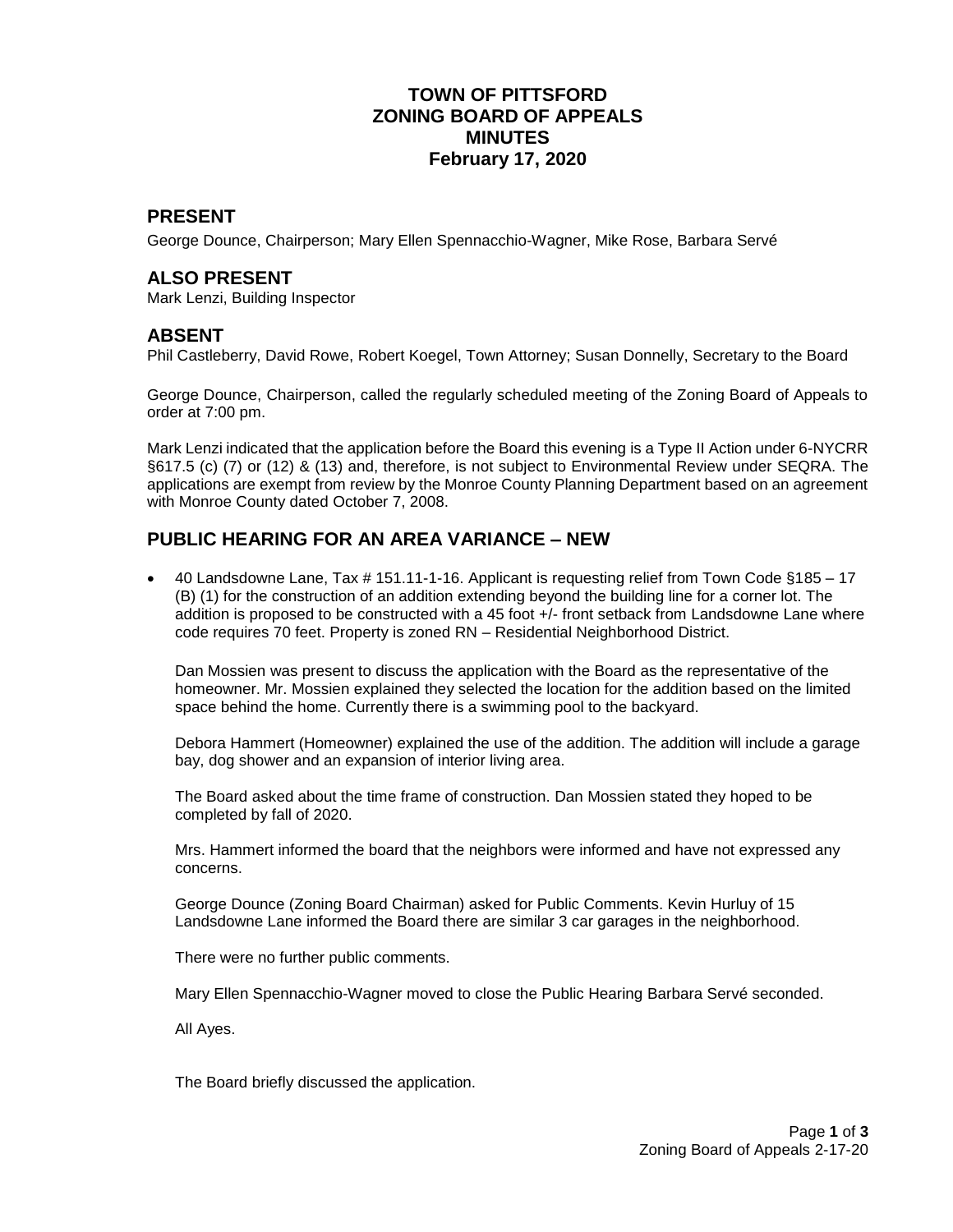# **DECISION FOR 40 LANDSDOWNE LANE – AREA VARIANCE**

A written Resolution to grant the area variance for 40 Landsdowne Lane was moved by Mike Rose and seconded by Mary Ellen Spennacchio-Wagner.

Chairman George Dounce called for a roll call vote.

| Michael Rose voted                  | Ave    |
|-------------------------------------|--------|
| Barbara Servé voted                 | Aye    |
| David Rowe voted                    | Absent |
| Mary Ellen Spennacchio-Wagner voted | Ave    |
| George Dounce voted                 | Aye    |
| Phil Castleberry voted              | Absent |

The approved Resolution contains the following Specific Conditions:

- 1. This variance is granted only for the plans submitted and prepared by the Applicant dated February 6, 2020.
- 2. All construction is to be completed by December 31, 2021.
- 3. The application is subject to the approval of the Design Review and Historic Preservation Board.

# **POINT PERSONS FOR MARCH 16, 2020 MEETING**

48 N. Country Club Drive - Mary Ellen Spennacchio-Wagner

900 Linden Avenue – Phil Castleberry

619 Mendon Road – George Dounce

#### **OTHER**

George Dounce announced the recent resignation of Jaime Waldman from the Board due to a job relocation.

## **REVIEW OF DECEMBER 16, 2019 MINUTES**

George Dounce moved to approve the minutes of the December 16, 2019 meeting as written. Mike Rose seconded.

All Ayes.